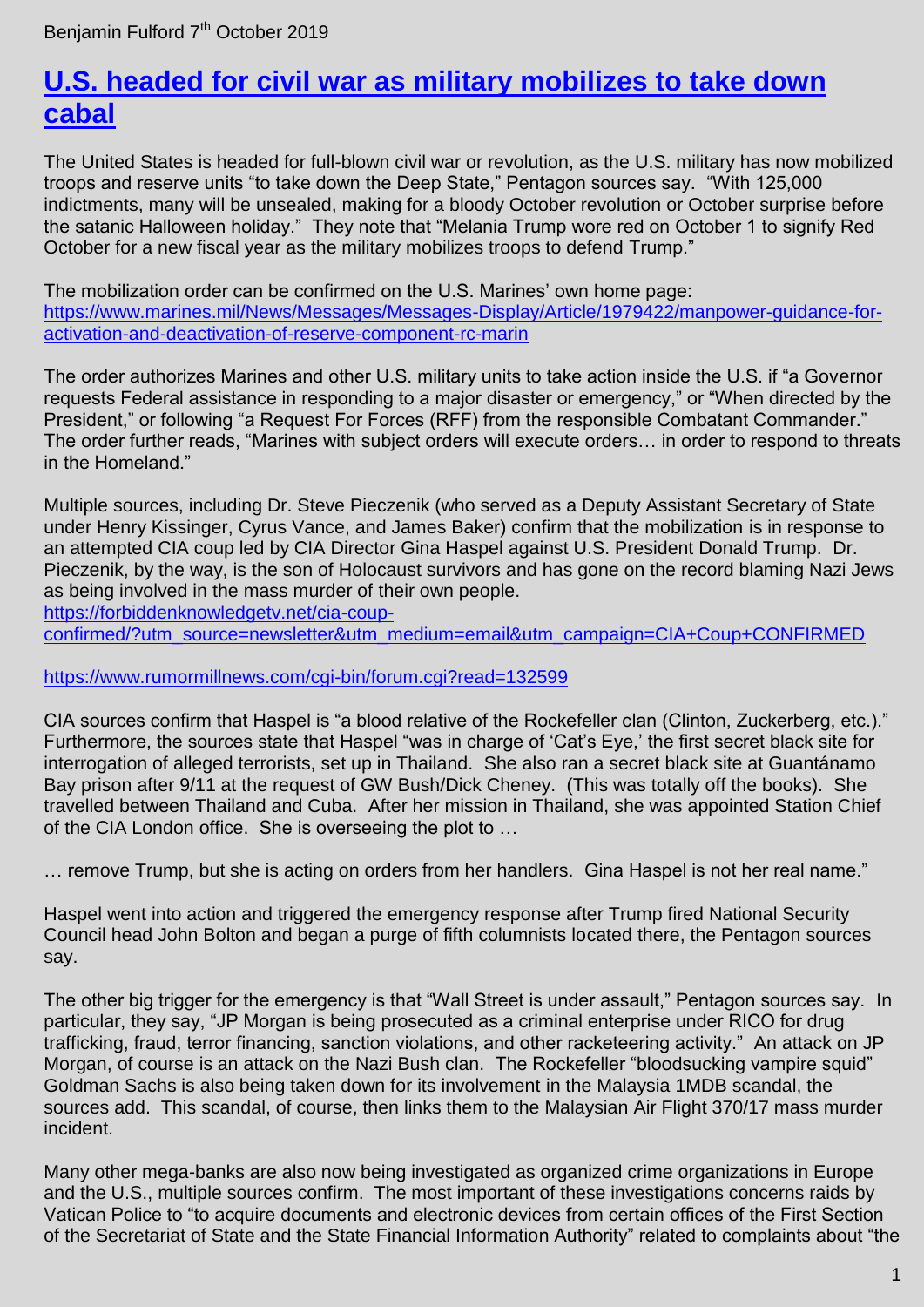Institute for Works of Religion [Vatican Bank] and the Office of the General Auditor, regarding financial transactions carried out over time," according to a Vatican press release. <http://press.vatican.va/content/salastampa/en/bollettino/pubblico/2019/10/01/191001c.html>

[https://www.catholicnewsagency.com/news/vatican-prosecutors-conduct-raid-on-secretariat-of-state](https://www.catholicnewsagency.com/news/vatican-prosecutors-conduct-raid-on-secretariat-of-state-offices-39656)[offices-39656](https://www.catholicnewsagency.com/news/vatican-prosecutors-conduct-raid-on-secretariat-of-state-offices-39656)

This is huge, because the Vatican Bank is where bribery accounts for hundreds of so-called world leaders are kept. The raids were related in part to requests by Trump to find out who has been financing the various "witch hunts" against him.

However, Vatican P2 Freemason sources say they are opposed to the "Trump religion" and will fight against "the [Trump son-in-law Jared] Kushner group and their aims of world power." The P2 say they want "a federated world, not a world of religious fundamentalism in power."

Closely related to these raids is a fight going on in Switzerland over control of the world"s gold reserves and thus control over a new gold-backed financial system, thus control of the world. A lot about this war is revealed in this new "Neil Keenan video" made by the people who murdered the real Keenan. [https://www.youtube.com/watch?v=y8\\_uQqq\\_IoM](https://www.youtube.com/watch?v=y8_uQqq_IoM)

CIA sources in Southeast Asia provided the following analysis of this:

"The video was made one month ago during the Formula One race in Singapore September 19-22. Watch his video carefully and you will see that he has a large tumor or ? on his right arm that he covers over for a portion of the presentation and his teeth are different from the original Neil Keenan.

"His go-between in Indonesia is Sri Mulyani Indrawati, the Finance Minister of Indonesia. She has a very interesting past. She had to leave Indonesia due to the Century Bank scandal in 2008. Almost \$1 Billion USD went missing and it is alleged that is went into President Susilo Bambang Yudhoyono's reelection campaign. She became one of the three Managing Directors of the World Bank in May, 2010 for 6 years, receiving special training by the Zionist cabal, then was sent back to Indonesia to run the finances of the country for her handlers, as Minister of Finance. She was appointed by President Joko Widodo (Jokowi) in 2016. Here are a few of her obvious moves for the benefit of the Zionist cabal as Finance Minister.

[https://www.thejakartapost.com/news/2019/03/18/indonesians-who-hide-assets-abroad-face](https://www.thejakartapost.com/news/2019/03/18/indonesians-who-hide-assets-abroad-face-punishment.html)[punishment.html](https://www.thejakartapost.com/news/2019/03/18/indonesians-who-hide-assets-abroad-face-punishment.html)

[https://www.bloomberg.com/news/articles/2019-08-27/trade-war-s-second-wave-to-have-bigger-impact](https://www.bloomberg.com/news/articles/2019-08-27/trade-war-s-second-wave-to-have-bigger-impact-indrawati-says)[indrawati-says](https://www.bloomberg.com/news/articles/2019-08-27/trade-war-s-second-wave-to-have-bigger-impact-indrawati-says)

"Sri Mulyani Indrawati is regularly in the Indonesia news, about all the good she is allegedly doing for the country. She is 100% a cabal agent. Her main mission now is to assist UBS and the Zionist cabal, who control the bank, in acquiring the Au stored in bunkers at various locations in Indonesia. The largest bunker is located in Jakarta. This is a last-ditch attempt at obtaining the Au they need to keep their petrodollar banking system from collapsing.

"Neil Keenan mentions UBS bank in Switzerland. As you know, they made the original deal with President "Bung" Soekarno in the Green Hilton Agreement Geneva signed in 1963. Some of the gold was physically moved to Switzerland, while most of it remained in Indonesia stored in bunkers.

"I know for a fact that when Megawati Sukarnoputri was President of Indonesia from 2001-2004, she personally went to UBS Bank in Zurich with her bodyguards and appropriate documents showing her successor custodial ownership of tens of thousands of tons of Au. She was told by the bank"s "special security/legal team" that she would get nothing from UBS and if she attempted to legally obtain the Au via the international court in the Hague, she would be eliminated. This shows the power of UBS and who is really behind the bank—the Zionist cabal. The Sri Mulyani Indrawati connection shows us who Neil Keenan is actually working for."